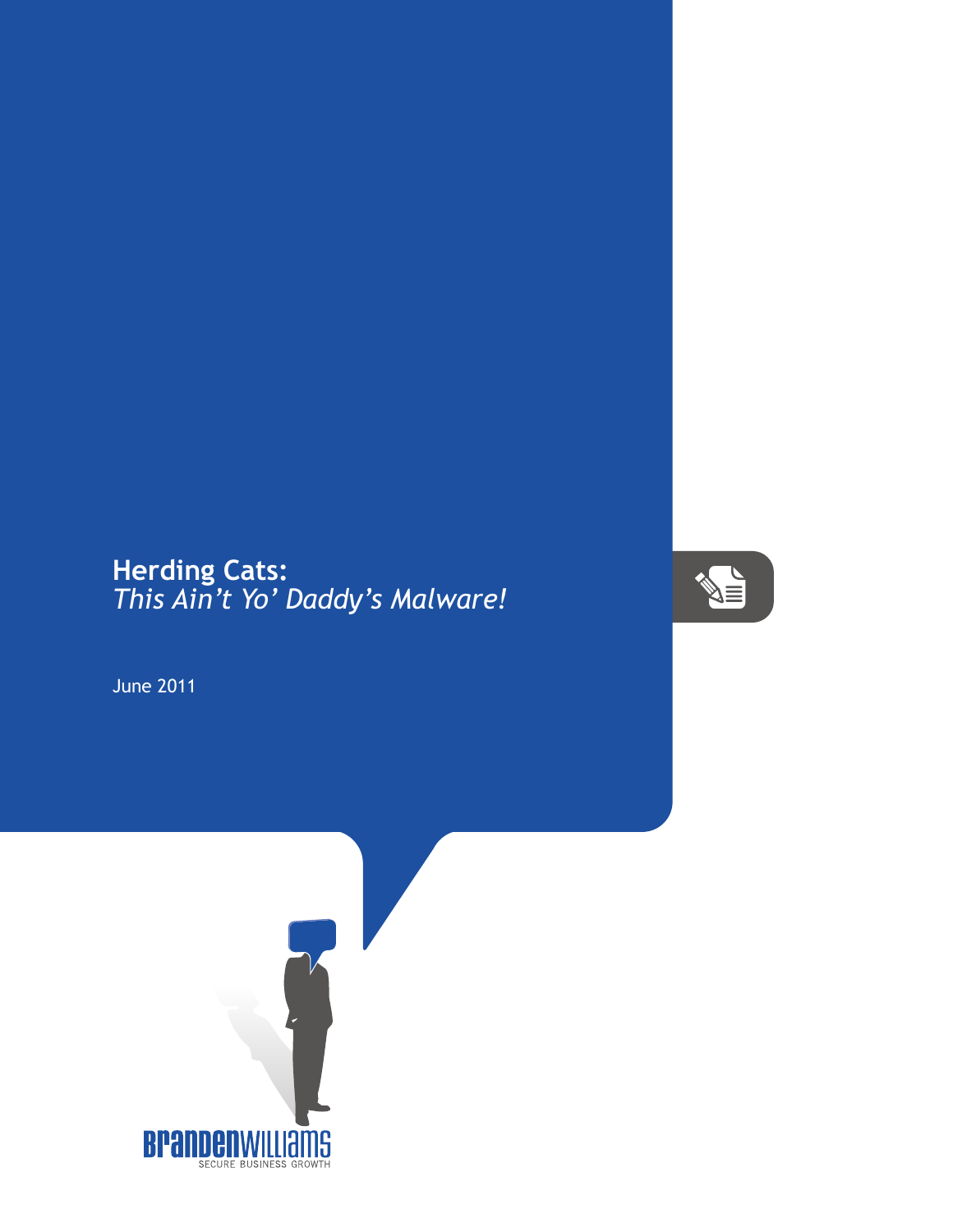When I started framing up this article, I wasn't sure how far back into malware's history I should go. One of the clearest examples of the origination of debilitating malware could be the 1988 Morris Worm, largely credited as the first widespread Internet worm. While technically simple, it's creativity forced administrators to change the way they thought about this fancy thing called the Internet. Viruses and trojans were around in those days, but mostly as data destroying nuisances or things that render machines unusable. In fact, I will neither confirm nor deny that the prankster in me wrote a few of these innocent programs masquerading as versions of Doom<sup>1</sup>. Sure, I may have made someone laugh (or scream), but I didn't cause any permanent damage to any hardware or business process.

Things are a bit different today. Malware is both crafted in a targeted manner for hire and used in mass destruction activities designed to cause havoc across multiple industries. For those in the right circles, development kits exist for rapid malware creation. As of last month one of the biggest recent headaches' source code is now available for download<sup>2</sup>.

"But I have anti-virus software," you might say. "I'm covered from all manner of malware according to the marketing material from my anti-virus company!" Sure you are. So are the millions of victims whose computers are members of botnets. Patching machines on some regular basis and updating anti-virus subscriptions doesn't solve the issue. Anti-virus is pretty effective when it comes to battling things it knows about. The problem is that many of these trojans change in such a way that they render anti-virus ineffective, yet users are still lulled into a false sense of security by keeping them up to date.

Think of it this way. If you were told to walk across a two-inch I-Beam suspended 100 feet in the air, would you walk across differently if there was a net right below the beam to catch you if you fell? I certainly would. I would be hugging that beam for dear life without a net, whereas with a net it would be more of a personal challenge to make it across without falling. I would feel secure in the fact that if I did fall I would get to try again without visiting a hospital. If I know I am protected from clicking on something that might compromise my machine, I am more willing to click than if I know that there is a significant chance that "clicking here" could spell my demise.

Security nay-sayers have complained about anti-virus for years—in some respects for that very reason. Browser-based attacks are becoming quite a problem and anti-virus manufacturers have not been very effective in protecting against this threat. It's not that they are not trying, but in my personal experience, the amount of CPU power required to live inside the browser makes the thing almost unusable. It's such a serious issue that companies are working on plans for disposable browsers where you could visit various sites and essentially delete their existence when complete, thus rendering any installed malware ineffective past that usage.

Now you must be thinking, "OK, so this is scary enough. What can I do?"

I'm certainly glad you asked me that.

For one, remember defense in depth. Don't rely on any one control to keep you safe. If you are deploying sophisticated anti-virus software but not performing basic egress or content filtering, you are putting all your chips behind something that is not proven to be fully effective. User experience in the workplace should be balanced by the consumerization

## **FOOTNOTES**



*<sup>1</sup> If THAT doesn't take you back to the good old days, nothing will!*

*<sup>2</sup> Complete ZeuS sourcecode has been leaked to the masses: http://www.csis.dk/en/csis/blog/3229*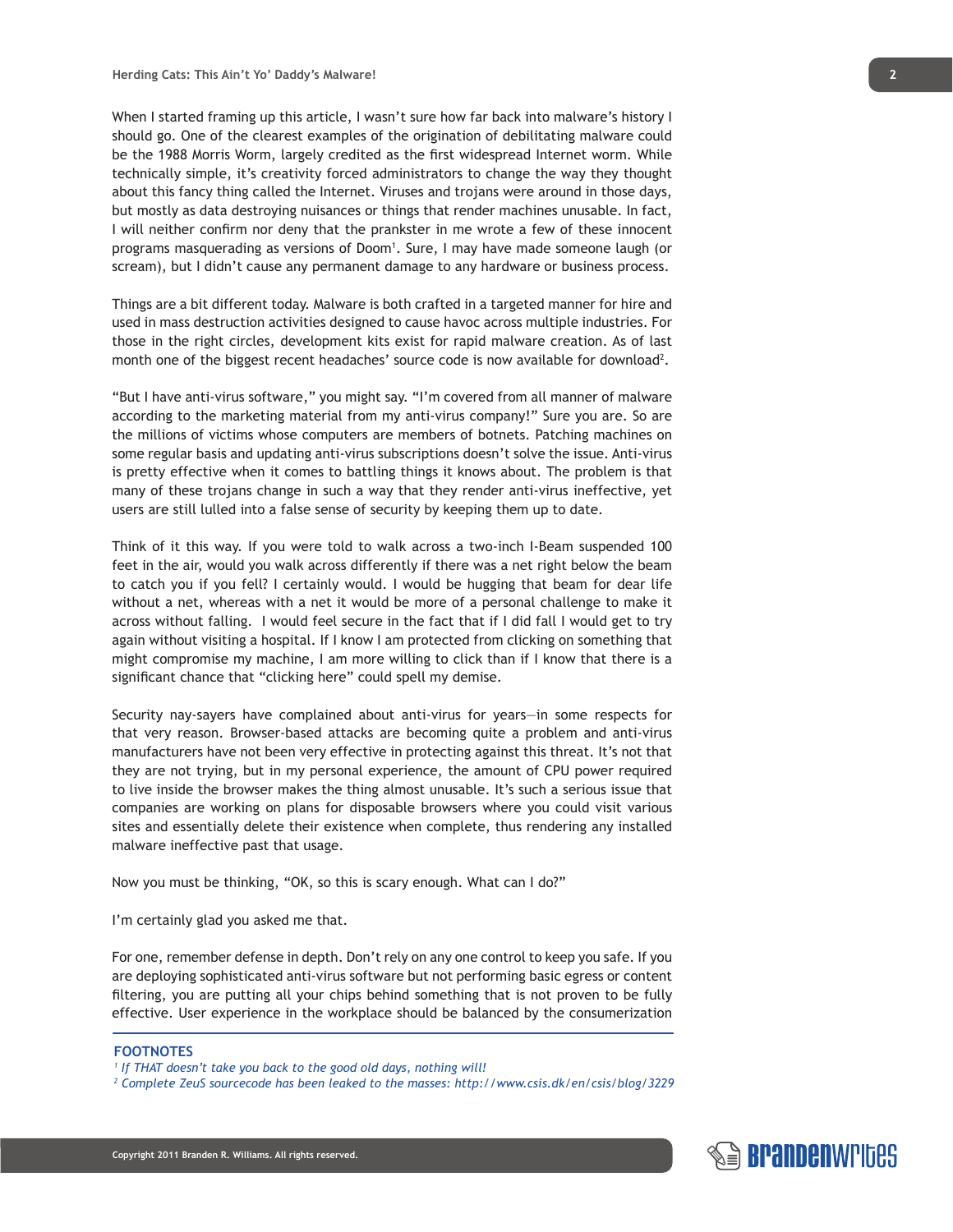of IT and the needs of the business. Social media needs special attention because recent incidents have shown it to be a great place for malware to propagate. Most of all, focus your defense efforts on the key pieces of information that your organization needs to survive, and destroy any information that you don't need or can look up from another authoritative source. Assume your network is compromised and design your security controls around that notion.

This ain't yo' daddy's malware! Don't try to combat it the same way he did!